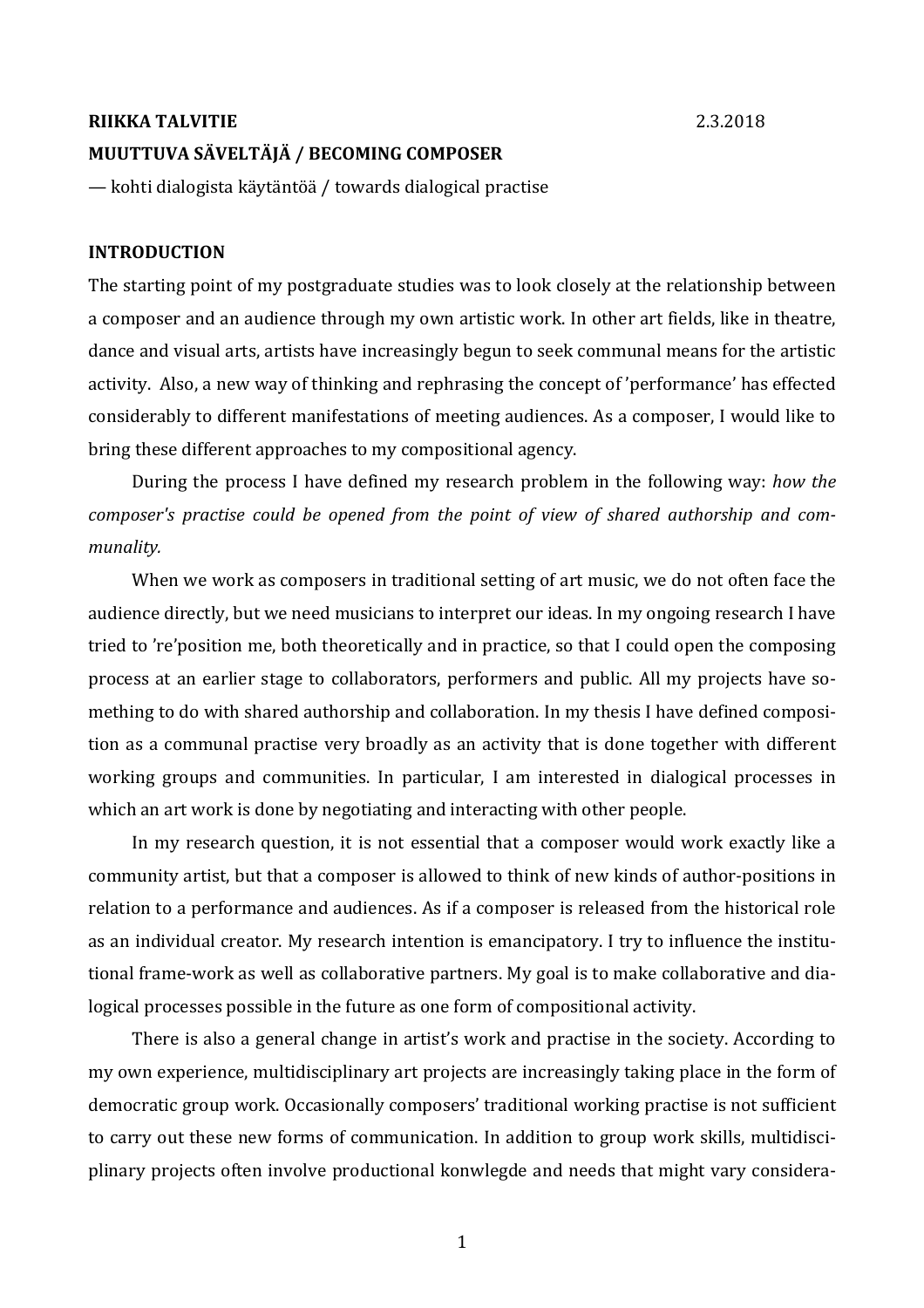bly in different art fields. In my artistic projects, I have tried to expand my working methods so that they could respond to challenges of today's changing society.

# **ARTISTIC PROJECTS**

# **1.** Radio-opera: Kylmän maan kuningatar – Queen of the Cold Land

| Duration:                                                                                  | 80'                                          |  |  |
|--------------------------------------------------------------------------------------------|----------------------------------------------|--|--|
| Libretto:                                                                                  | Tommi Kinnunen ja Riikka Talvitie            |  |  |
| Dramaturge:                                                                                | Juha-Pekka Hotinen / YLE                     |  |  |
| Director:                                                                                  | Anni Klein                                   |  |  |
| Sound Designer:                                                                            | Heidi Soidinsalo                             |  |  |
| Producer:                                                                                  | Pekka Savolainen / Yle Drama / Radio Theatre |  |  |
| More Information:                                                                          |                                              |  |  |
| https://yle.fi/aihe/artikkeli/2017/12/02/queen-of-the-cold-land                            |                                              |  |  |
| https://yle.fi/aihe/artikkeli/2017/11/15/kylman-maan-kuningatar-on-ainutlaatuinen-radiota- |                                              |  |  |
| varten-tehty-ooppera                                                                       |                                              |  |  |

The Finnish Broadcasting Company commissioned a radio-opera *The Queen of the Cold Land* which is based on the theatre play *Aino@Kalevala.fi* by writer Tommi Kinnunen. The libretto is a sort of rewriting of Kalevala – a present-day version of some abstract life situations. The *Queen of the Cold Land* is a story in which everyone wants their voice to be heard. It is built from dozens of national hymns, myths from the Finnish epic Kalevala, different norms and attempts to become liberated from them. The story spirals through various episodes and constantly changing times and places.

The aim of the working group was to look at Kalevala from a socio-historical point of view. Kalevala is not qualified as a source of Finnish mythology because the mythical images of folk poems have been transformed and merged into new entities by Elias Lönnrot. Lönnrot himself, in his preface to the first version of Kalevala, has stated that the entity he has designed is only one possible alternative. On the other hand, Lönnrot's goal was not only to collect poems and to propose them as a coherent epic, but the goals went together with the nationalist idea to create a common image of the past, customs and culture of Finnish people.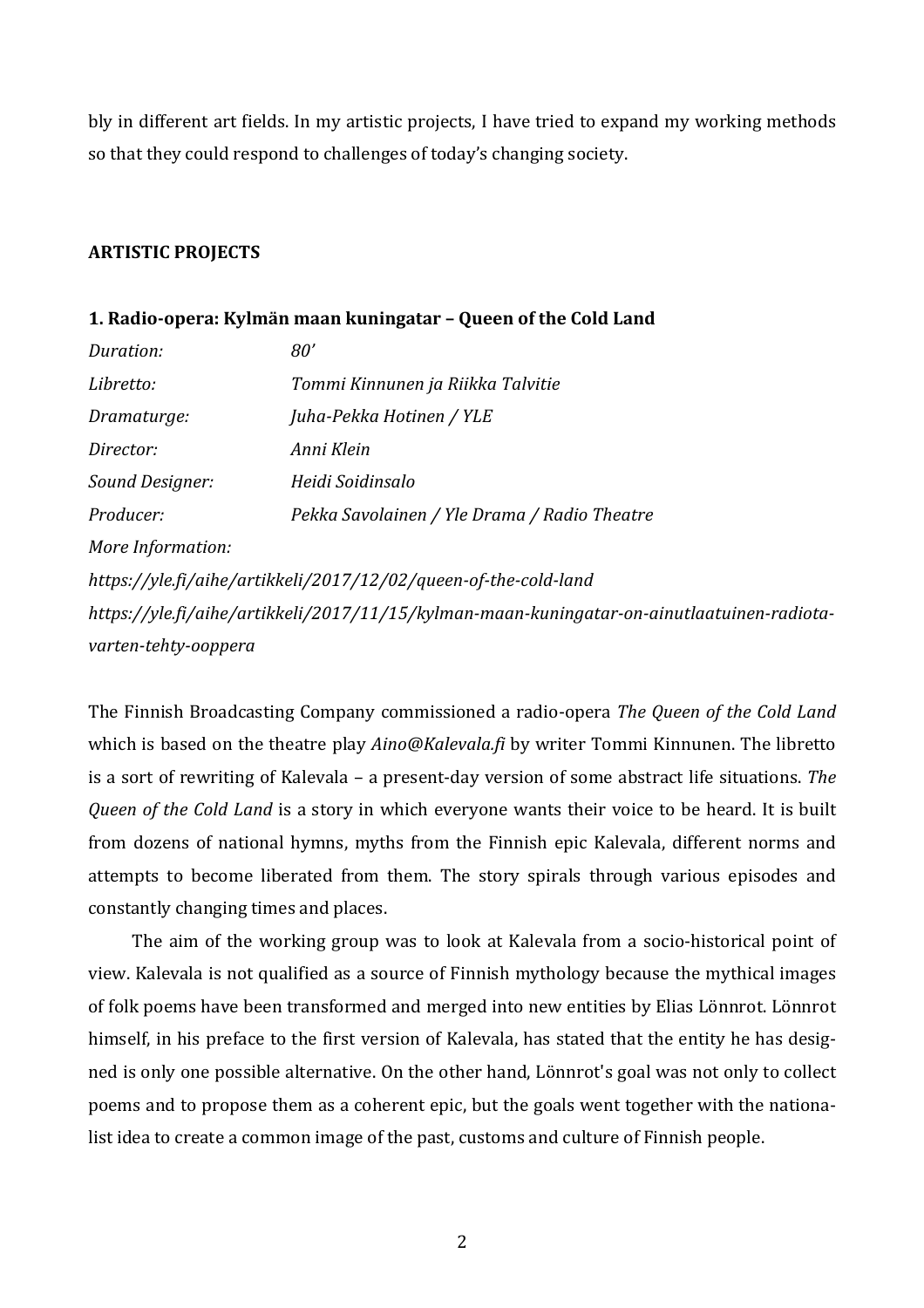The opera is talking about diversity and dealing with several issues like sexual identity, nationality and naming. As a composer, I would state that the main theme of the opera is nationalism or rather the future of national states. This theme is presented by musical material. The music consists of orchestral music (RSO), chamber music (Trygg-Kuusijärvi-Lassila -trio), operatic and folk singing combined with radiophonic possibilities. The composition is based on a variety of materials. The most extensive material consists of national anthems by different states and peoples. In addition to these I use folk music, war songs, wedding anthems and lullabies. Music does not stop at one place or time, but circulates around the globe by borrowing material from independent states as well as from smaller local communities.

#### **2. Experimental video: Omakuva – Self-portrait**

*Duration: 18' Composing, performing, filming and editing by Riikka Talvitie* 

In this video work I want to expand my compositional thinking,  $-$  arranging elements in time  $$ to visual and conceptual expression. The video material immediately refers to the history of performing arts, video art and body art from the 1960s to 70s and asks what it means when an artist uses herself as material.

The video consists of four different elements: fictional discussions between the composer and the oboist, the bodily improvisations by the oboist, the composer's reflections and the final composition, which is performed on the concert stage. The end result is some kind of documentary presentation about composing. The core issue in the work is the relationship between the composer and the performer, which is presented in a strange way: I perform both persons at the same time. Paradoxically, I do the video alone but I seek for shared authorship. How could the process be opened to a collaboration with a musician or with another composer? 

It is also possible that I would continue this project into the direction of shared authorship by another video work.

# **3. Dance performance: "Hullut – Insane"**

| Duration:     | $90'$ -100'                          |
|---------------|--------------------------------------|
| Choreography: | Sanna Kekäläinen                     |
| Performers:   | Sanna Kekäläinen and Janne Marja-aho |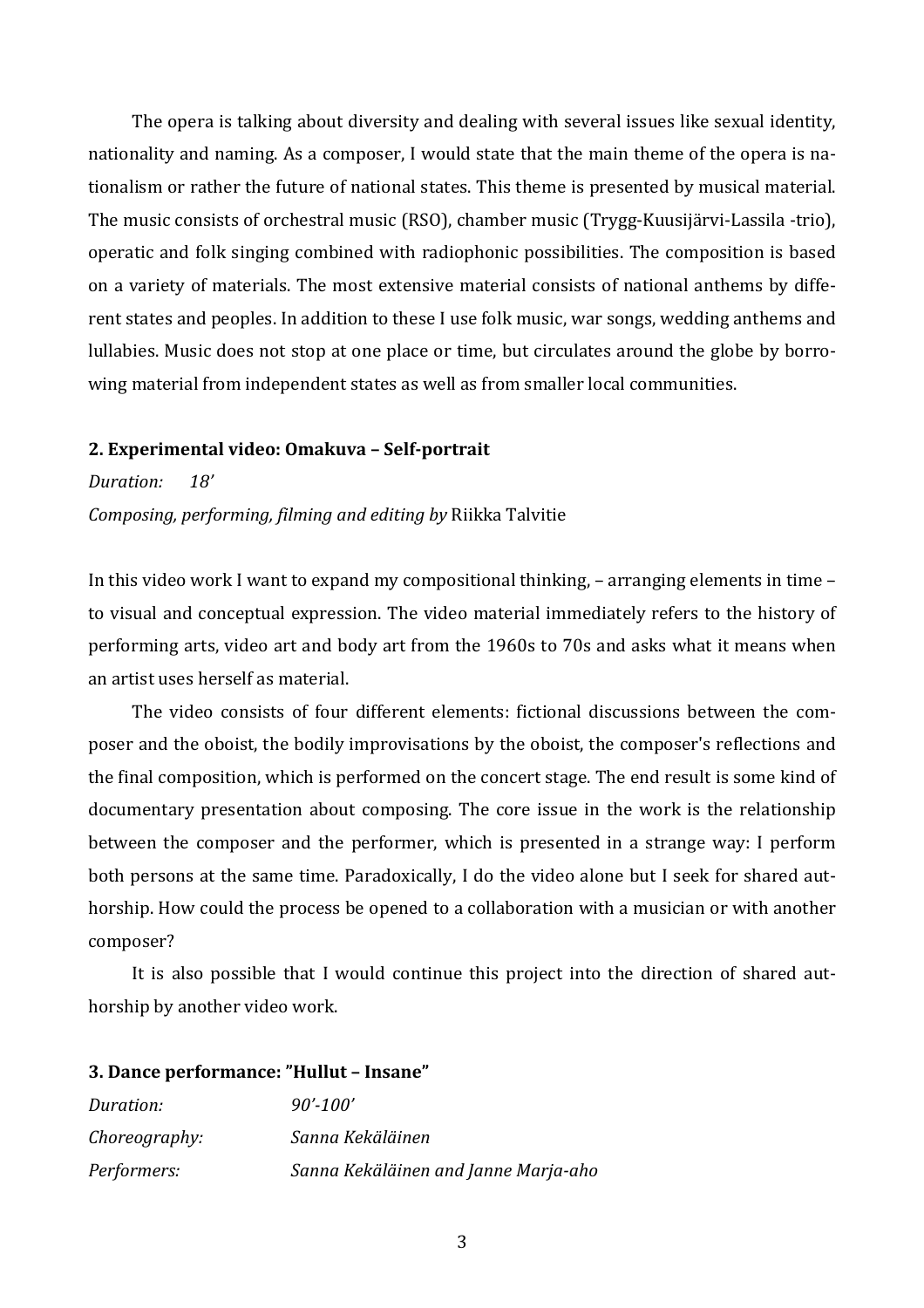*Production: K&C – Kekäläinen & Company http://www.kekalainencompany.net/works\_hullut.html*

The dance performance *Hullut* was performed in Stoa in Helsinki between 24th of January and 4th of February 2018. There were six performances. The theme of the work was insanity.

Originally in my research plan my aim was to set a clearly different starting point for this project compared to the usual practise. I was supposed to be on the stage playing oboe with two dancers. The idea was to study what does it mean bodily to be a composer and a musician. I was planning the performance with Sanna Kekäläinen for a long time but suddenly (due to her personal reasons) she changed the whole concept. So my role as a performer was removed and compositional plans were transformed totally. Finally, I composed two separate things: 1) a 30-minutes-long tape which was played in lobby before and after the performance and 2) a 30-minute-long live-mixing-session which I carried out in each performance.

Due to this radical change of outcome I would like leave this project out of my doctoral studies and change it with another one. I will discuss about this change first with my preexaminer and if he thinks it is necessary I will submit a new proposition to the Academic Council.

#### **4. Composition Recital / Performance art: Mimesis, Metaphor, Modeling**

— a cycle for 2 pianos, live-electronics and video

*Duration: 60' Performers: 2 pianists and a composer Time: open (autumn 2019 or spring 2020)*

In this project I play with the really fundamental concepts of art: *mimesis, metaphor and modeling*. How can a composer imitate nature or reality? My intuitive basic assumption is that modeling is a composer's *mimesis* today.

In the cycle I will return to the roots of modeling to look at the relationship between music and mathematical models as well as physical phenomena. The piano cycle consists of 12 movements, each of which is a kind of study on modeling and, on the other hand, a study about how I, as a composer, am modeling phenomena that are commonly perceived, together with the audience.

4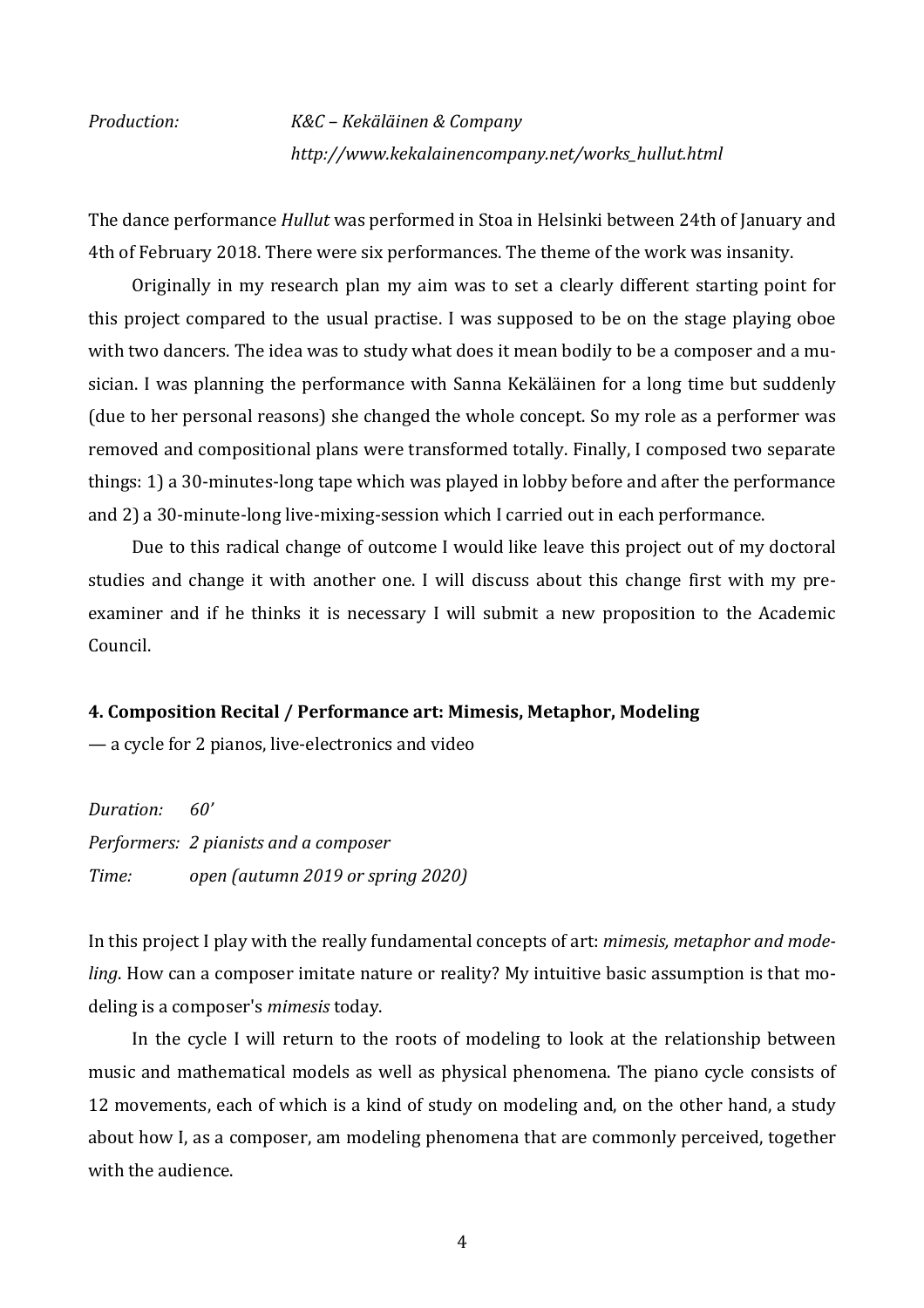The piano cycle works as a method for reflecting on the following questions: Is modeling by means of art possible? What is the relationship between modeling and metaphor? What is the boundary between the modeling and the expression of the composer? And generally, is mimesis still a usable concept to describe what a composer expresses?

To get closer to the research phenomena I will "open" the work concept and allow performing and visual elements inside. The idea is that the contemporary music recital is constructed like a performance art project. I will compose a performance, or a performance script, along with piano music. Instead of hiding compositional way of thinking inside a score, I try demonstrate it to the audience through different means of presentation. The process is carried out by a working group which is still open.

| 1.<br>2.<br>3.   | Etude I<br>Etude II<br>Etude III    | Symmetry I<br>Symmetry II<br>Symmetry III                                     | "Mirror Symmetry"<br>"Rotation Symmetry"<br>"Scale Symmetry" |                                                                                     | (pno)<br>(pno)<br>(pno)      | 10'                                             |
|------------------|-------------------------------------|-------------------------------------------------------------------------------|--------------------------------------------------------------|-------------------------------------------------------------------------------------|------------------------------|-------------------------------------------------|
| 4.<br>5.         | Matches I<br>Matches II             | "Solid-Gas"<br>"Phase Transition"                                             |                                                              |                                                                                     | $(pno + CD)$<br>$(pno + CD)$ | 5'40<br>5'20                                    |
| 6.<br>7.<br>8.   | Etude IV<br>Etude V<br>Etude VI     | Simulation of Nature I<br>Simulation of Nature II<br>Simulation of Nature III |                                                              | "Rain"<br>"Clouds"<br>"Swarming"                                                    | (pno)<br>(pno)<br>(pno)      | 10'<br>(+ realtime video/multimedia projection) |
| 9.<br>10.<br>11. | Etude VII<br>Etude VIII<br>Etude IX | Acoustics I<br>Acoustics II<br>Acoustics III                                  | "Masking"<br>"Virtual Space"<br>"Underwater"                 | $(pno + live-electronic)$<br>$(pno + live-electronic)$<br>$(pno + live-electronic)$ |                              | 12'                                             |
| 12.              |                                     | Quantum Galop "Quantum Mechanics"                                             |                                                              | $(2 \text{ pnos} + \text{live-electronics})$                                        |                              | 15'                                             |

#### *Mimesis, Metaphor, Modeling (work-in-progress)*

#### **5. Dialogical work for orchestra**

| Duration:              | $20' - 25'$                       |
|------------------------|-----------------------------------|
| Time:                  | open (autumn 2019 or spring 2020) |
| Collaborative partner: | composer Lauri Supponen           |

What is a dialogical work for orchestra? I have written one possible working draft in my original research plan: it is a description of a pedagogical project where I would work with a class of pupils. At that time, when I applied to Art University, I had no knowledge of the theories of community art or shared authorship.

Gradually, however, I have been thinking that a composition process could opened more discreetly starting with two composers. There are many opportunities to organise a frame